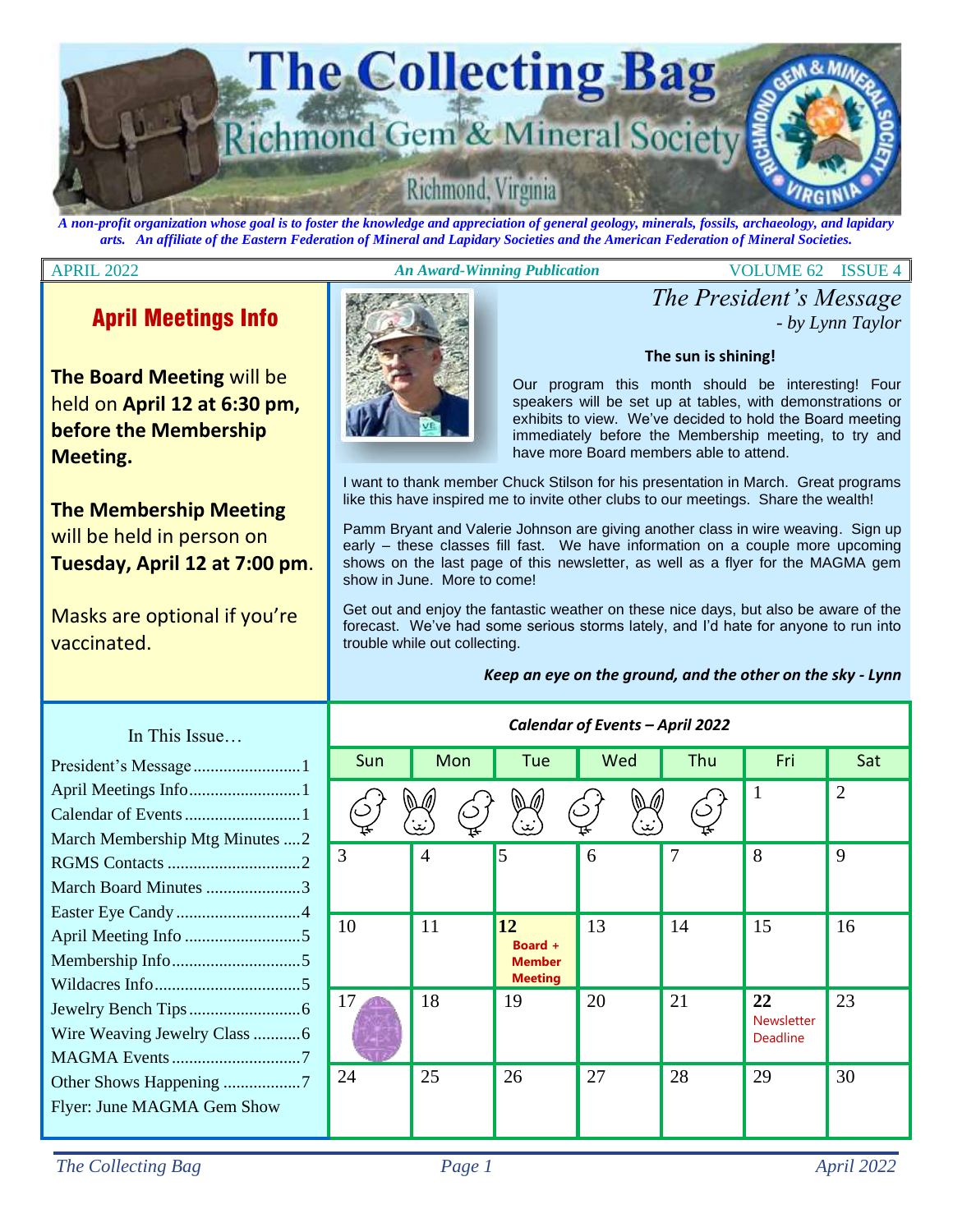## March Membership Meeting Minutes

*For the Richmond Gem & Mineral Society March 15, 2022*

The March meeting was opened by President Lynn Taylor by welcoming all in attendance to the 2022 season of the RGMS. Lynn welcomed the following guests to our meeting and asked that each one would tell the group their main interest:

| Pat                 | geology   | Jenny                   | collector         |
|---------------------|-----------|-------------------------|-------------------|
| <b>Danny Morris</b> | collector | <b>Brian</b>            | collector         |
| Tara                | collector | <b>Rick Stone</b>       | collector         |
| Lauren & Afton      | geology   | <b>Brian &amp; Mary</b> |                   |
| Christopher         | collector | <b>McGurk</b>           | <b>collectors</b> |

**Treasury:** Dave Hutchison announced that the treasury was OK and that all current bills have been paid.

**Membership:** Richard Starr announced that he was pleased to see the turnout for this meeting. He also noted that he is working toward reopening the lapidary shop sometime this spring.

**Programs:** Pamm Bryant announced the speakers for the following 3 months. The March topic will be about safety when rockhounding in mines and the speaker will be Chuck Stilson. The April topic will be about prepping and displaying items that have been found. The speaker/demonstrators will be Dave Hutchison on fossils, Lynn Taylor on fossil hunting, Andy Dietz on packaging and display and Pamm Bryant on micromounting. The May topic will be about fossil lycopods presented by Dave Hutchison.

**Wildacres:** Pamm also announced the spring Wildacres session will be from May 16th to the 22nd and the speaker for the session would be Natalie Brand.

**Activities:** Andy Dietz announced that the club would once again be represented at the Treasures of the Earth show at the RIR Complex. The dates for the show are March 18th – 20th. We will need help with set up on the 17th and take down on the 20th. Club members are needed to man the exhibits and be ambassadors for the club. Admission to this event is free to club members. Andy also noted that we will need brochures, swap notices and membership applications for the show.

There was no further business and the meeting was adjourned at 8:07 at which time Pamm introduced our Chuck Stilson who spoke about mine safety for collectors.

> Respectfully submitted, Frank Toth, Recording Secretary

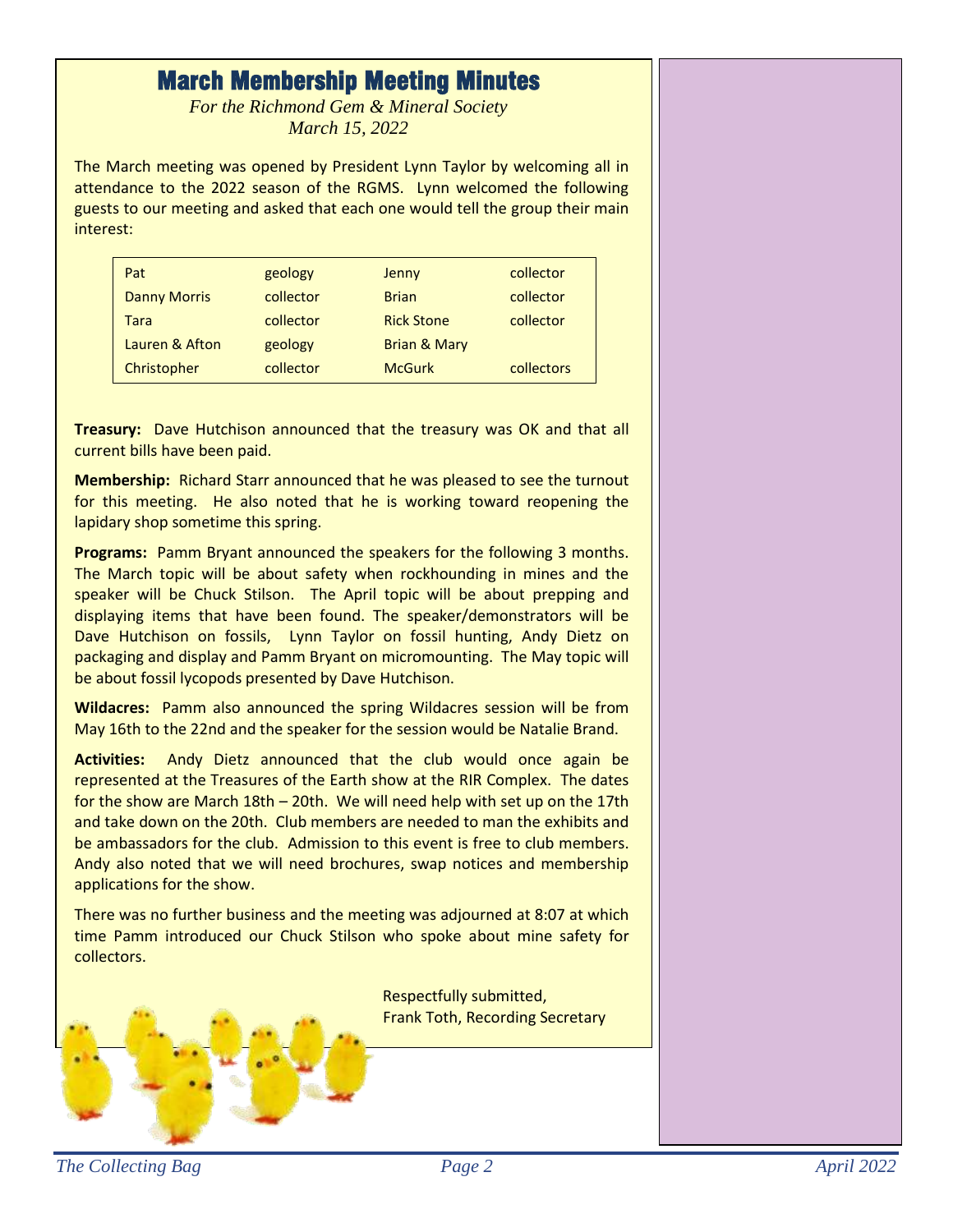## March Board Meeting Notes

*For the Richmond Gem & Mineral Society March 22, 2022*

The March 2022 ZOOM Meeting of the RGMS Board was hosted by Webmaster Jim Campbell and opened by President Lynn Taylor at 6:35 p. m. Additional attendees were Pamm Bryant, Andy Dietz, Jim Campbell, Dave Hutchison, Bob Simon, Richard Starr, Carl Miller, and Frank Toth.

President Lynn Taylor noted that this month's presentation on mine safety by Chuck Stilson was excellent. Lynn also said he was going to invite other clubs to our meetings.

Andy Dietz noted that things were okay to go for the Treasures of the Earth show. He noted that Eddie Patton will bring applications and flyers. Lynn asked about the brochures that we used to have to hand out and it seems that they need to be updated and will not be available for the show. We will have a table reserved for the Mini Miners. Jim Campbell advised that he would help with transporting cases and equipment to Andy's warehouse on Sunday. Bob Simon said he will be there to set up and take down the TOTE displays.

Pamm Bryant announced the topics and speakers for April and May. The April presentation deals with fossils, fossil hunting, specimen packaging and display and micro mounting. This will be a speaker/demonstrator type session around the tables at the fellowship hall. The speaker demonstrators will be Dave Hutchison on fossils, Lynn Taylor on fossil collecting, Andy Dietz on packaging and display and Pamm Bryant on micro mounting. The May speaker will be Dave Hutchison on fossil lycopods.

Dave Hutchison announced that the treasury was in good shape with funds in excess of \$14,000. He also noted that about 1/3 of the membership has not paid dues for 2022. Dave also reminded the board that the church has Vacation Bible School during June and the fellowship hall would not be available for use by the club. Usually, we would go to the Lara Robbins Gallery at the University of Richmond however, they have not opened facilities on the campus as of this writing due to Covid restrictions.

Pamm and Valerie Johnson will conduct a class in bead weaving in March (full already) and a class in April in cabochon wrapping.

Jim Campbell said he was contacted about used lapidary equipment by Mr. David Westfall. Contact Jim if you are interested and he will give you the information.

### **New Business**

Lynn started off by stating that he would like to see interested club members attend board meetings as much as possible. To that end, he said he would like to have these meetings on the same day as the regular membership meeting and we would have the April Board meeting at the fellowship hall starting at 6:30 p.m. before the Membership meeting at 7:30.

Lynn also noted that the storage cabinet has a mold growth and is in need of a good cleaning. The projector needs to be inspected to see that it is clean. Lynn also noted that we need a table to set it on when we make presentations.

Lynn wants to start the silent auctions up again at the club meetings and would like to see us have gifts for the guests of the evening.

Jim said that he would like to see us have a new member orientation. Dave also recognized new members being overwhelmed by old club members who "know it all" but don't seem to want to share. Richard suggested that we establish a mentor or big brother system to help new members learn what the club is about and how we go about doing our activities.

There was no further business and the President adjourned the meeting at 7:56 p.m.

Respectfully submitted, Frank Toth, Recording Secretary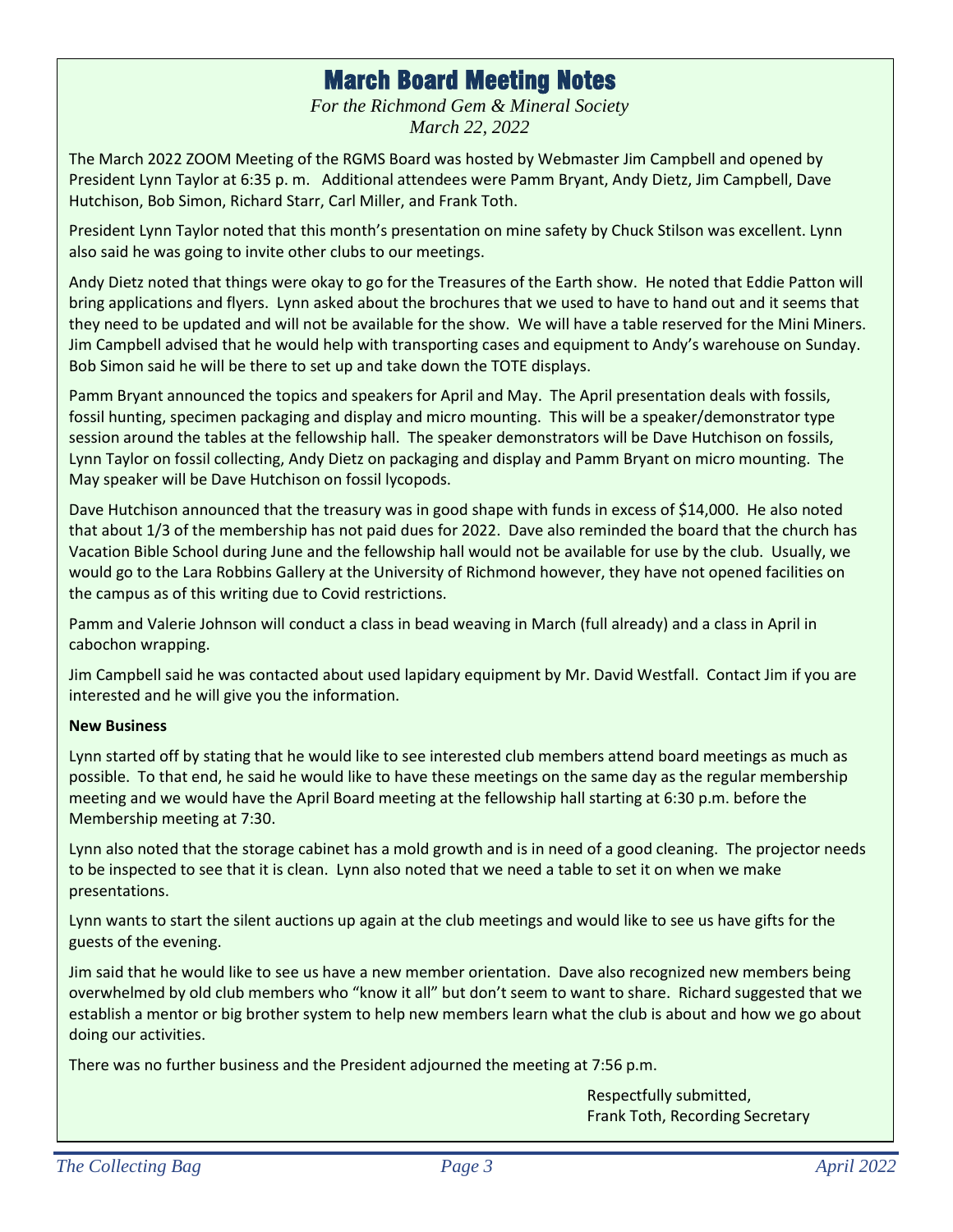Easter Eye Candy

A Fabergé egg is a jeweled egg created by the jewelry firm House of Fabergé. Possibly as many as 69 were created, of which 57 survive today. Virtually all were manufactured under the supervision of Peter Carl Fabergé between 1885 and 1917. The most famous are his 52 "Imperial" eggs, 46 of which survive, made for the Russian Tsars Alexander III and Nicholas II as Easter gifts for their wives and mothers.

*Info from [https://en.wikipedia.org/wiki/Faberg%C3%A9\\_egg](https://en.wikipedia.org/wiki/Faberg%C3%A9_egg)*



Guy Fawkes, CC BY-SA 2.0 <https://creativecommons.org/licens es/by-sa/2.0>, via Wikimedia Commons



James Petts, CC BY-SA 2.0 <https://creativecommons.org/licens es/by-sa/2.0>, via Wikimedia Commons



House of Fabergé, CC BY-SA 2.0 <https://creativecommons.org/licens es/by-sa/2.0>, via Wikimedia Commons



House of Fabergé, CC BY-SA 2.0 <https://creativecommons.org/licenses/b y-sa/2.0>, via Wikimedia Commons



Guy Fawkes, CC BY-SA 2.0 <https://creativecommons.org/licens es/by-sa/2.0>, via Wikimedia Commons



diaper, CC BY 2.0 <https://creativecommons.org/licenses/b y/2.0>, via Wikimedia Commons

*The Collecting Bag Page 4 April 2022*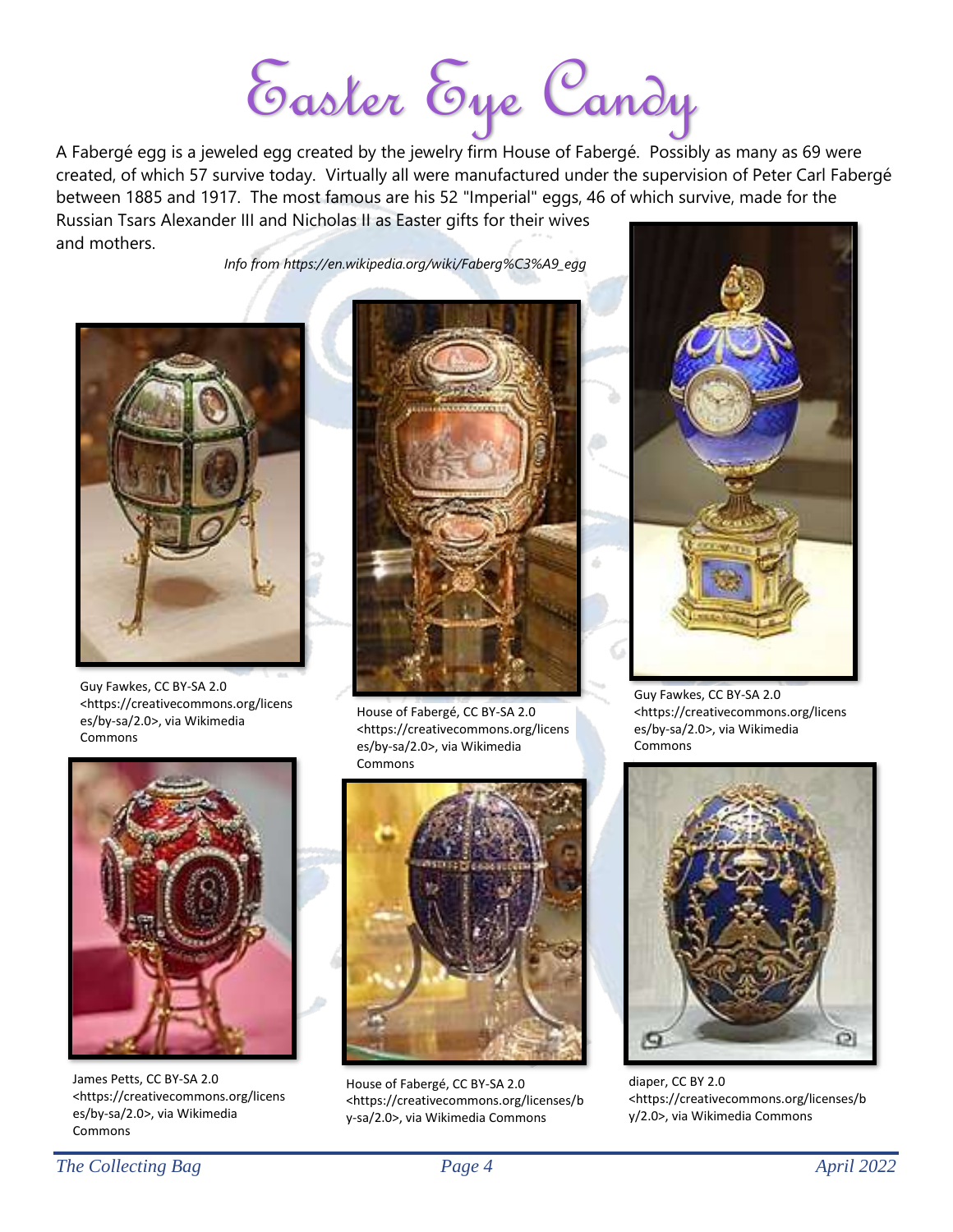## **RGMS April Meeting** April 12, 2022 . 7:00 pm

Join us for a uniquely planned evening. A topic to meet every taste and introduce you to new ideas.

## Four Speakers, Four Programs, One Meeting



LYNN TAYLOR

Lynn will discuss how to find sharks' teeth and other items of interest on the beach. He will describe what to look for while you walk along the shore.

Dave will tell us what is involved in preparing fossils - the tools and techniques of the process.

Andy will show us how to prepare minerals for sale or display. He will cover different ways to package your minerals to sell. Andy will also show us ways to label and display your personal collection at home

Pamm will discuss how to prepare micromounts and thumbnails.

> Masks are optional, if vaccinated

# **RGMS Membership Information**

*Dues for 2022 can be paid at the April Membership Meeting. or mailed in. (due in January) 2022 CLUB DUES*  **Adult***...................................................\$12 Family.................................................\$18 (includes children under 18) Junior (14-17).......................................\$5 Mini Miner ...........................................\$3 (under 14 with adult sponsor) Send your Dues to: RGMS 1622 Rocky Ford Road Powhatan, VA 23139* The Speaker-In-Residence will be Dr. Nathalie Brandes Classes – Whether looking to learn a new aspect of the hobby or just wanting to improve your knowledge and skills in an area you already know, with eight (8) classes to choose from, there is sure to be a class for anyone. Class schedule on the website. Registration – Download forms from the website. Note that single rooms will be available for an additional fee. QUESTIONS? If you have any questions, concerns, etc., you can contact: Steve Weinberger, *Chairman of the Wildacres Committee* (cscrystals2@gmail.com) Suzie Milligan – *regarding registration* (smilligan@stny.rr.com or 607-687-5108) Mark Kucera – *for info on classes and instructors* (mark\_j\_kucera@yahoo.com or 914- 423-8360) Class Schedule, and Registration forms are available on the EFMLS website. *Note: if old info appears on website, clear your browsing history.* **WILDACRES** Spring Session May 16-22, 2022 **www.efmls.org**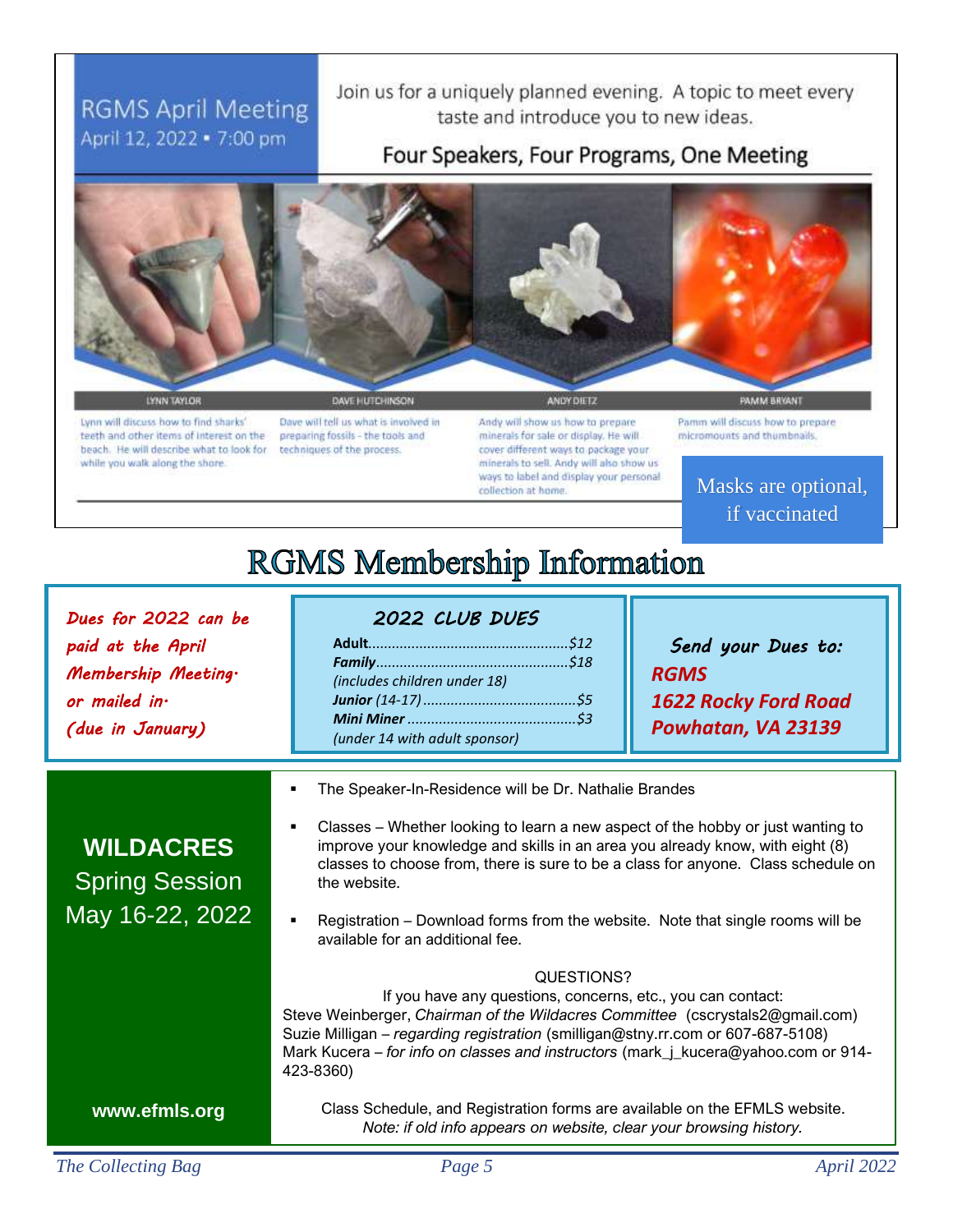

**Discover New Jewelry Tricks in Brad's "How To" Books: Amazon.com/author/bradfordsmith**

#### **TRY A TOOTHPICK**

The round, stronger toothpicks have a multitude of uses on the jewelry bench. I use them for mixing epoxy resin, for applying paste solder, and with Zam for polishing in tight spots.

Toothpicks are also handy for holding a small, faceted stone while setting it. Just break off the sharp tip, mold a little beeswax over it, and press it onto the table of your stone.



#### **COLORING EPOXY**

There are two ways to add color when you are using epoxies. The first is to add a powdered material like colored chalk, charcoal, or powdered colors from an art supply store. One that I particularly like is a set of pastel glitter powders. A second way is to add a liquid pigment like nail polish, model airplane paint, or tinting pigments from a marine supplies store.

In preparing epoxy for use, the important things are to use exactly equal parts of the two components and to thoroughly mix them together. Coloring material can be added at any time. If I'm making just a small amount, I squeeze out equal sized droplets onto a piece of scrap paper or aluminum foil and mix thoroughly with a toothpick.

To mix larger amounts of epoxy, I use a gram scale to weigh the first component. Then I zero the scale and weigh out the same amount of the second component, add coloring if needed, and mix.

If you are using 5-minute epoxy, the mixing needs to move quickly. But I like to work carefully when adding color. So I squeeze out equal sized droplets side by side on the scrap paper. Then I work with just one of the droplets to add the colors. The 5-minute clock only starts when you mix in the second droplet.

Wire Weaving Jewelry Class



A Wire Weaving Jewelry Class will be held **April 23 at 1:00 pm**.

Our project will be one of the forged wire earrings (*as pictured at left*).

To sign up, email Valerie at: [moonlightgems@gmail.com](mailto:moonlightgems@gmail.com)

Put "jewelry class" in the subject line.

*The Collecting Bag Page 6 April 2022*